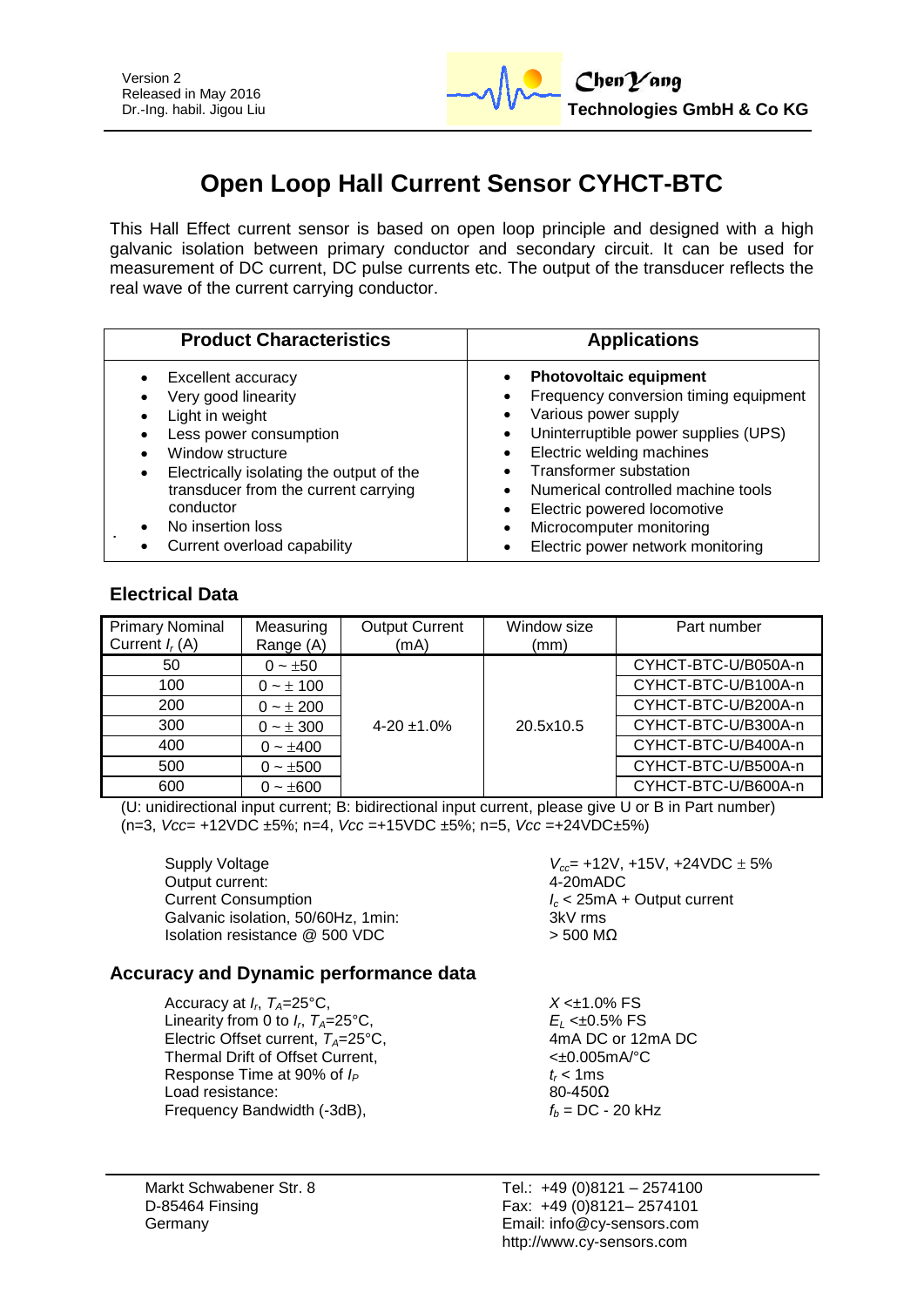Version 2 Released in May 2016 Dr.-Ing. habil. Jigou Liu



#### **General Data**

Ambient Operating Temperature,  $T_A = -25^{\circ}\text{C} \sim +85^{\circ}\text{C}$ <br>Ambient Storage Temperature,  $T_S = -40^{\circ}\text{C} \sim +100^{\circ}\text{C}$ Ambient Storage Temperature,

# **PIN Definition and Dimensions**



Markt Schwabener Str. 8 D-85464 Finsing **Germany**